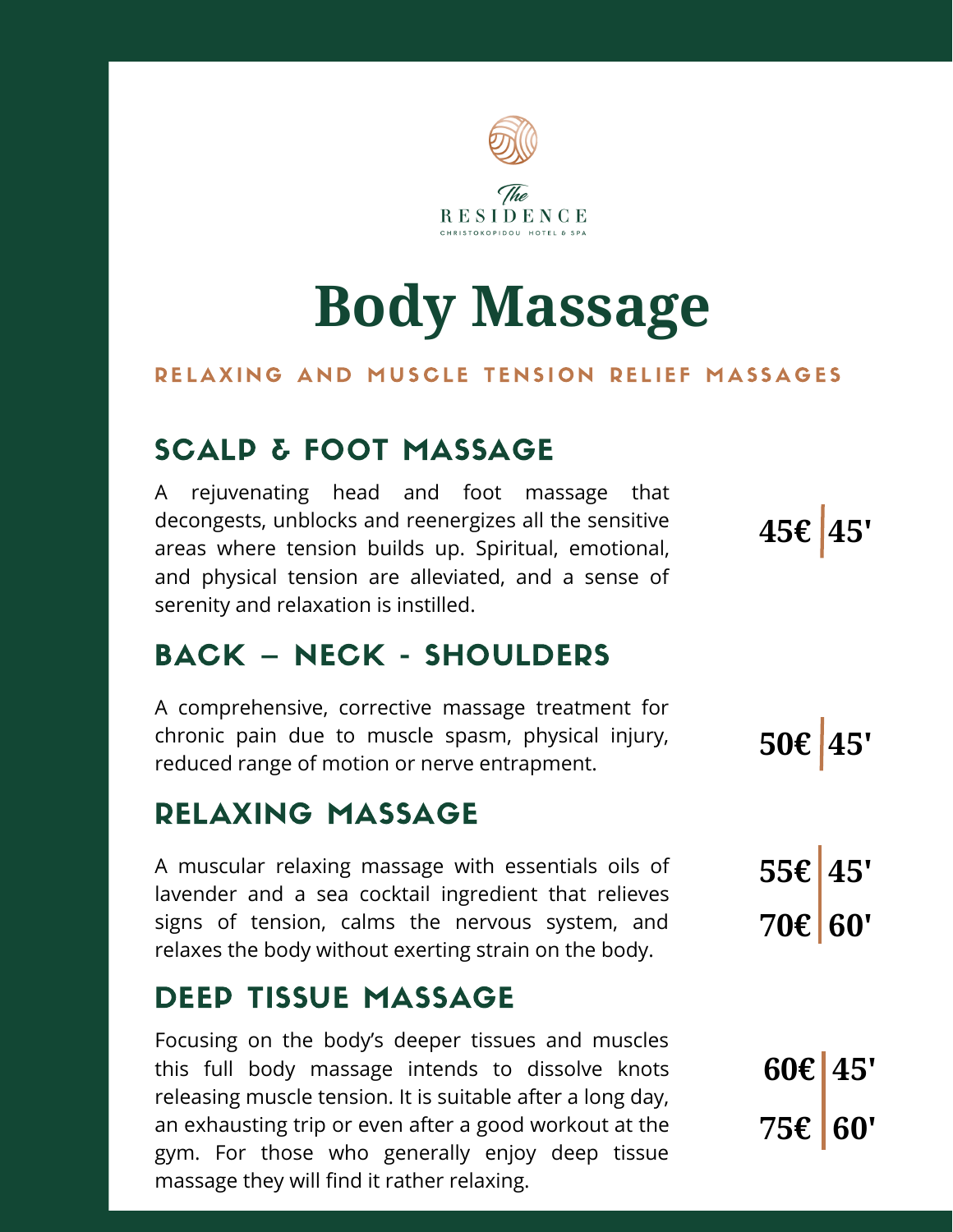

# **Body Massage**

#### UNIQUE HOLISTIC MASSAGES

### TRADITIONAL OLIVE OIL MASSAGE

Olive oil is closer in chemical structure to the skin's natural oil than any other oil that occurs naturally. Try a unique source of relaxation and indulge yourself with the most powerful natural product. Our therapists' movements and touch will create a feeling of supreme serenity and your skin will be left nourished and moisturized feeling soft and silky.

### HOT STONES MASSAGE

A special massage with volcanic stones of basalt. Relief of muscle pain and an activation of all energy channels with the intention of finding an equilibrium for the soul, the spirit, and the body.

### EXOTIC MASSAGE

This ritual Massage with authentic Monoi de Tahiti the holy oil of Polynesia, is a time full of pleasure that balances the energy flow and promotes total relaxation and wellness.

Special Massage, deep movements with the forearms, gentle pressures, relax tired areas, absorb tension and stress while they transfer you into an exotic paradise of fragrances and colors.

**50€ 45' 60€ 60'**

**75€ 60' 90€ 75'**

**60€ 45'**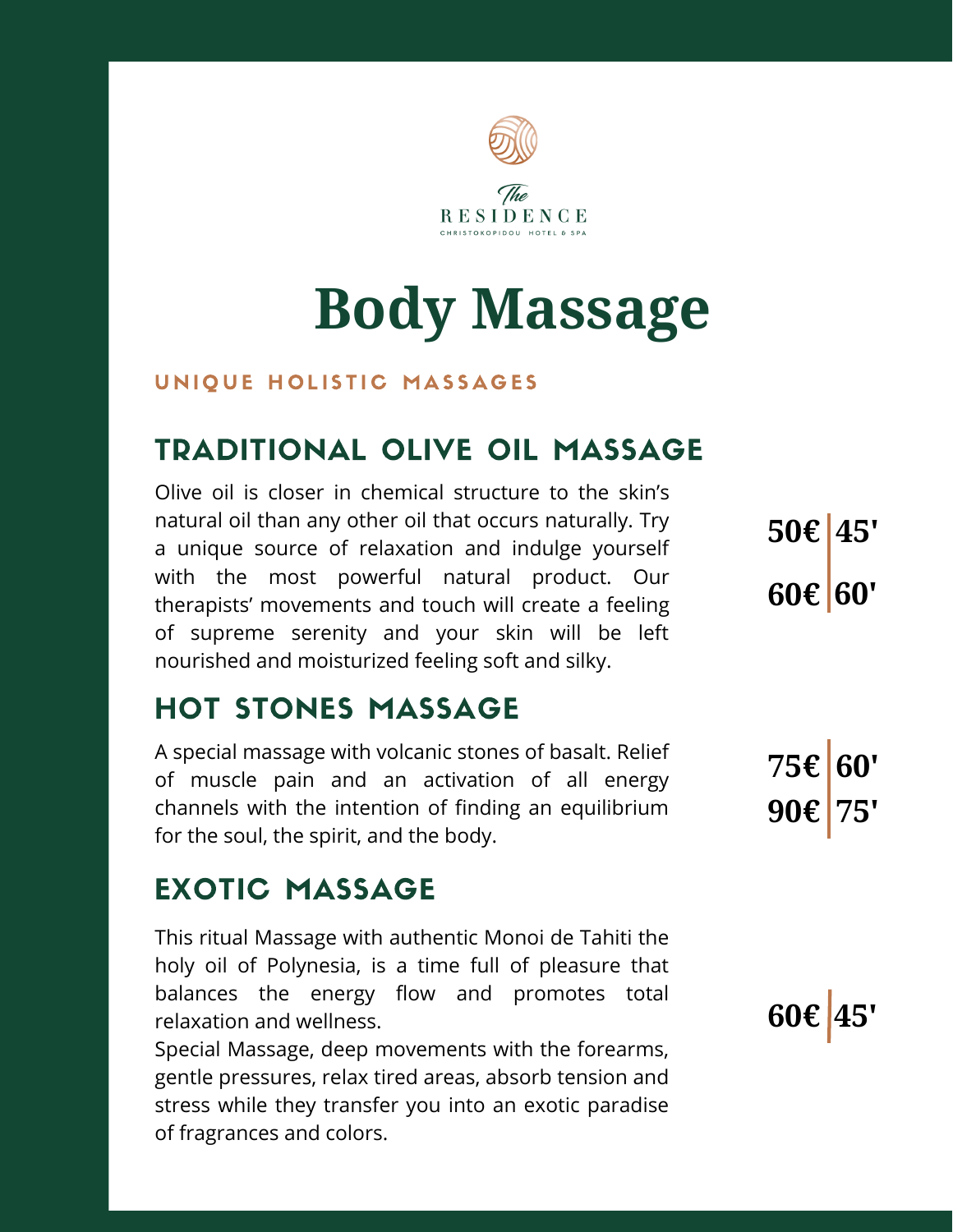

# **Body Massage**

#### **EXTRAS**

### FACE & SCALP MASSAGE

An invigorating massage for the face and scalp, with specific pressures that relax, refresh and eliminate the signs of fatigue. Your face regains its radiance. An option for pregnancy.

**35€ 30'**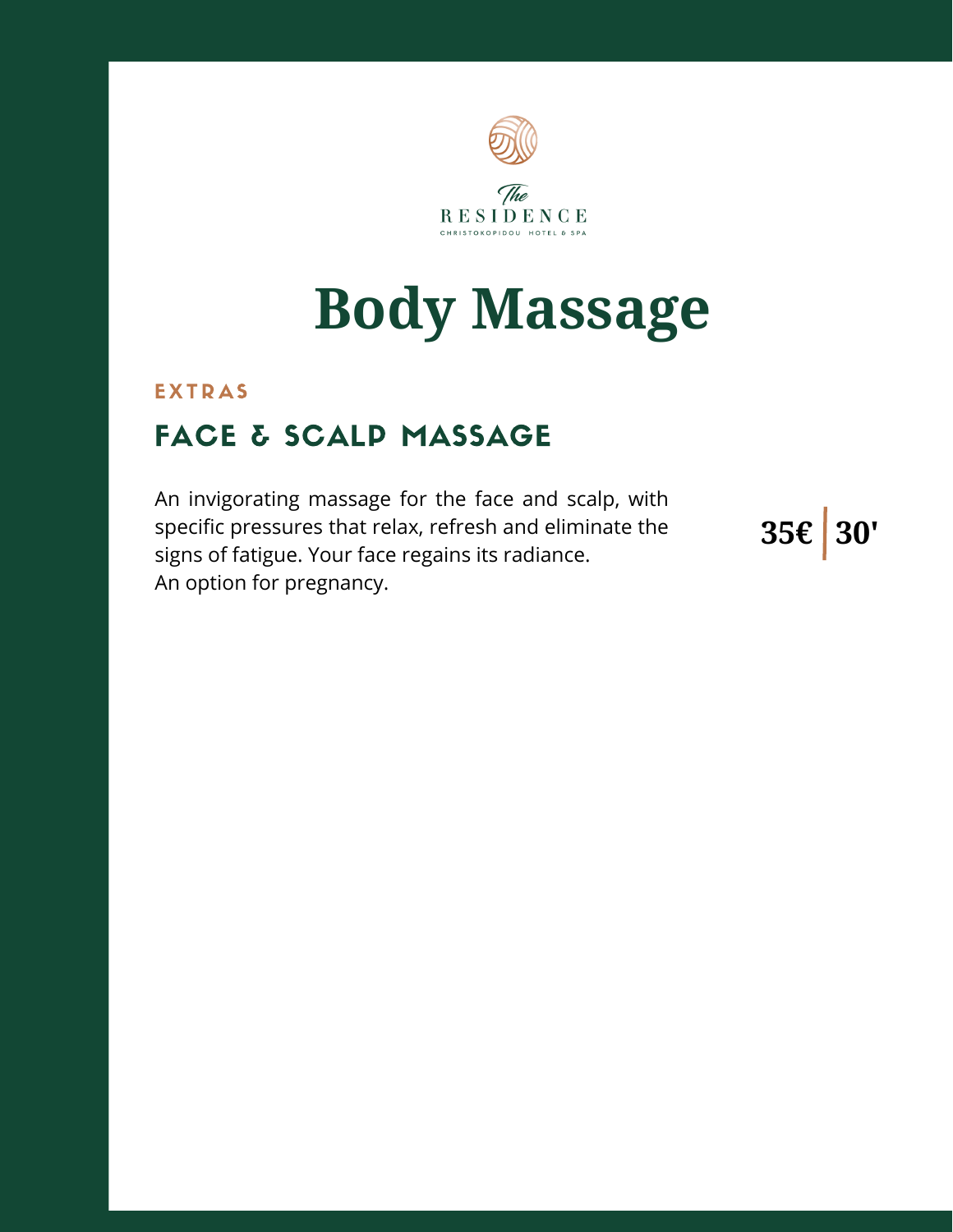

# **Body Treatment**

### FULL BODY SCRUB

A full body exfoliation that helps skin renew itself on a cellular level offering an exceptionally smooth texture and softness comparable to that of silk. You can combine this body treatment with a body massage.



# **Facial Treatments**

### HYDRA ORIGINAL FACE TREATMENT

| Quench your thirsty visage with the help of highly        |                          |  |
|-----------------------------------------------------------|--------------------------|--|
| performing organic active marine ingredients.             |                          |  |
| This facial treatment, results in skin, which is plumper, |                          |  |
| revitalized, detoxified, hydrated and generally more      | $50 \in \vert 45' \vert$ |  |
| luminous.                                                 |                          |  |
| The treatment is adapted to your personal needs and       | 75€ 60'                  |  |
| skin type.                                                |                          |  |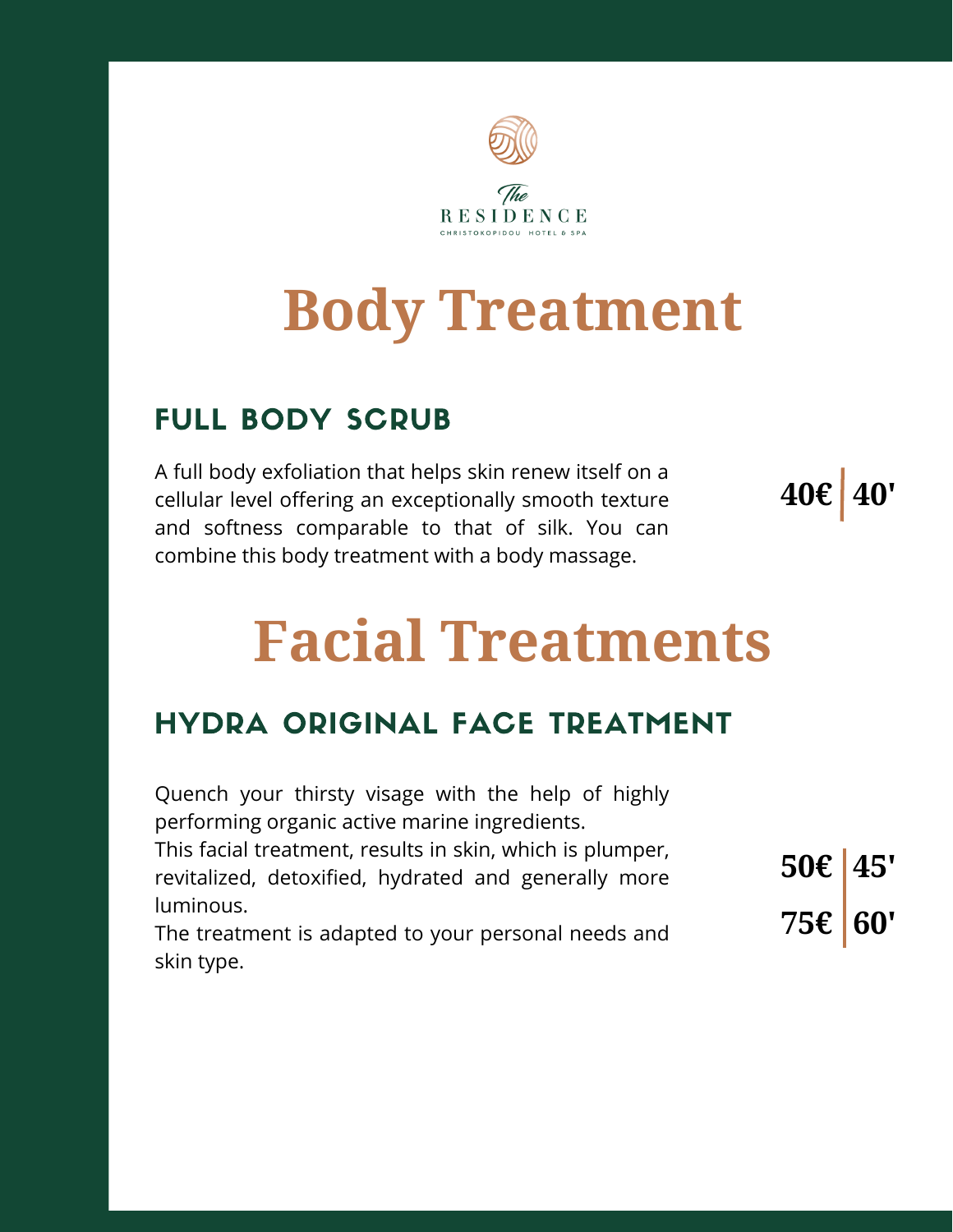

## **Steam Room**

You can reserve our steam room and enjoy an intensely cleansing ritual which helps eliminate toxins and stimulates circulation.



**OPENING HOURS 09:00-21:00**

### **Finnish Sauna**

The heat emitted in the sauna strengthens the immune system, stimulates circulation, and boosts the cardiovascular system. The lungs' capacity improves, blood vessels expand, and unnecessary water retention is eliminated.

Make sure to not stay in the sauna for more than 15 minute intervals. We recommend that you do 3 to 4 rounds and drink plenty of water in between breaks.



for 2 persons

**OPENING HOURS 09:00-21:00**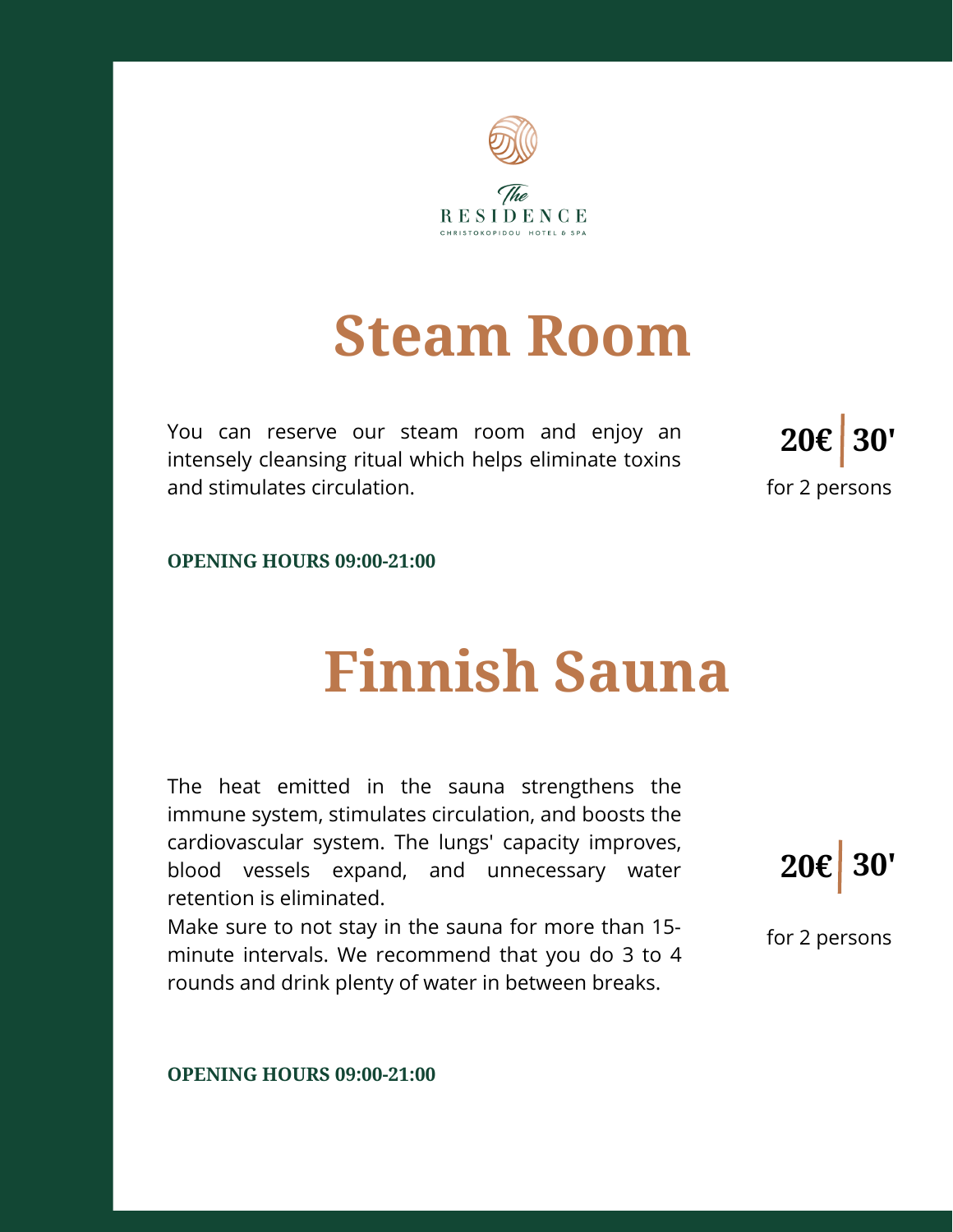

# **Indoor Heated Pool**

The indoor heated pool is a hidden oasis of relaxation. It is open all year long, in the basement of the hotel right across from the massage room. It has been carefully decorated with charming details and ambient lighting.

**20€ 60'**

**OPENING HOURS 09:00-21:00**

# **Rooftop Jacuzzi**

The hot tub is located on the rooftop, right next to the hotel's rooftop bar.

In the summertime you have the opportunity of basking in the sun while enjoying a cooling drink. During the winter months you will enjoy the warmth when everything outside will be chilly and cold.



**OPENING HOURS 09:00-14:00 & 18:00-21:00**